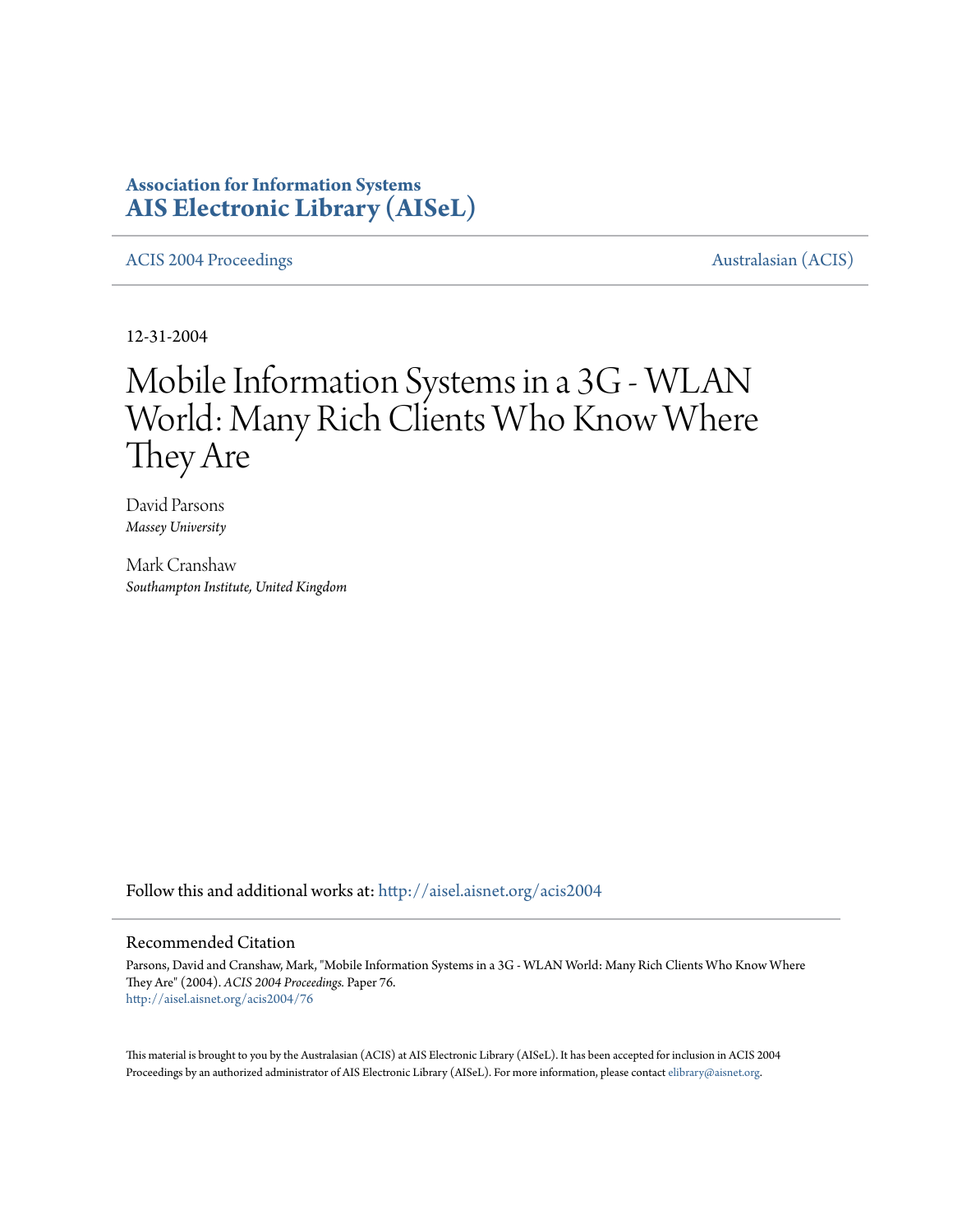## **Mobile Information Systems in a 3G – WLAN World: Many Rich Clients Who Know Where They Are**

David Parsons<sup>1</sup> Mark Cranshaw<sup>2</sup>

<sup>1</sup>Institute of Information and Mathematical Sciences Massey University, Auckland, New Zealand Email: d.p.parsons@massey.ac.nz

<sup>2</sup>School of Computing and Digital Communication Southampton Institute, Southampton, United Kingdom Email: mark.cranshaw@solent.ac.auk

## **Abstract**

*The worldwide introduction of third generation mobile phone networks, coupled with advanced handsets capable of hosting rich client applications, provides a new context for mass access information systems. This infrastructure provides the opportunity to move on from the client-server and intranet models of mobile computing and build more sophisticated mass-client architectures that distribute processes and data transparently between servers and mobile clients using personalisation, push technologies and location aware services. This paper discusses the technical platform for 3G and WLAN based mobile information systems and explores an example application that leverages some of the key features of this platform using Java APIs.* 

#### **Keywords**

Java, J2ME, mobile, 3G, WLAN, location, push, architecture

## **INTRODUCTION**

There are many mobilised information systems in production, but they generally fall into one of two categories, the mobile intranet or the mass access mobile information system. Mobile intranet systems are those that can be categorised as mobilised versions of company intranets, whereby mobile devices are integrated into the internal business operation. In this context, we use the term mobile intranet to refer to systems that are accessible only internally within a company or organisation, rather than those that are confined to a geographical area, as described in (Grecas, Maniatis et al. 2003). In this type of mobile information system, the mobile devices are likely to be the larger and more powerful PDA type devices that can run software similar to that on the desktop. In such systems the number of mobile clients is relatively small and applications can be developed to target a particular type of device and a very specific working environment. A typical example of this kind of system is that used by the New Zealand Automobile Association (Vodafone 2004), whereby fewer than six hundred notebook devices act as mobile system clients and the software is specific to supporting roadside assistance. In contrast, there are what we might regard as mass access mobile information systems, where application services are made available to the public and the most common mobile device to access these services is currently the mobile phone. Most mobile phones are currently only capable of running applications that use a client server model, whereby a thin client with limited browser capability, typically using the Wireless Application Protocol (WAP), downloads data from an application server. In such cases the number of mobile clients can be very large and the system must be developed in a generic way such that it can work on a wide range of telephones and other mobile devices. An example of such a system currently available in the Australasian market is WordDial, which is a mobile portal (WordDial 2004). Its services are totally generic, in that any subscribing service provider can publish itself via the portal and any member of the public can access the site. As with all systems of this type, the client side presentation has to conform to the lowest common denominator, the basic WAP browser. Thus all processing must be done on the server side, which increases network traffic and reduces the opportunities for personalisation.

## **Future Mobilised Information Systems**

Current developments in mass usage mobile devices will enable us to develop mobilised systems somewhere between these two application models. As the capabilities of the average mobile telephone increase, so the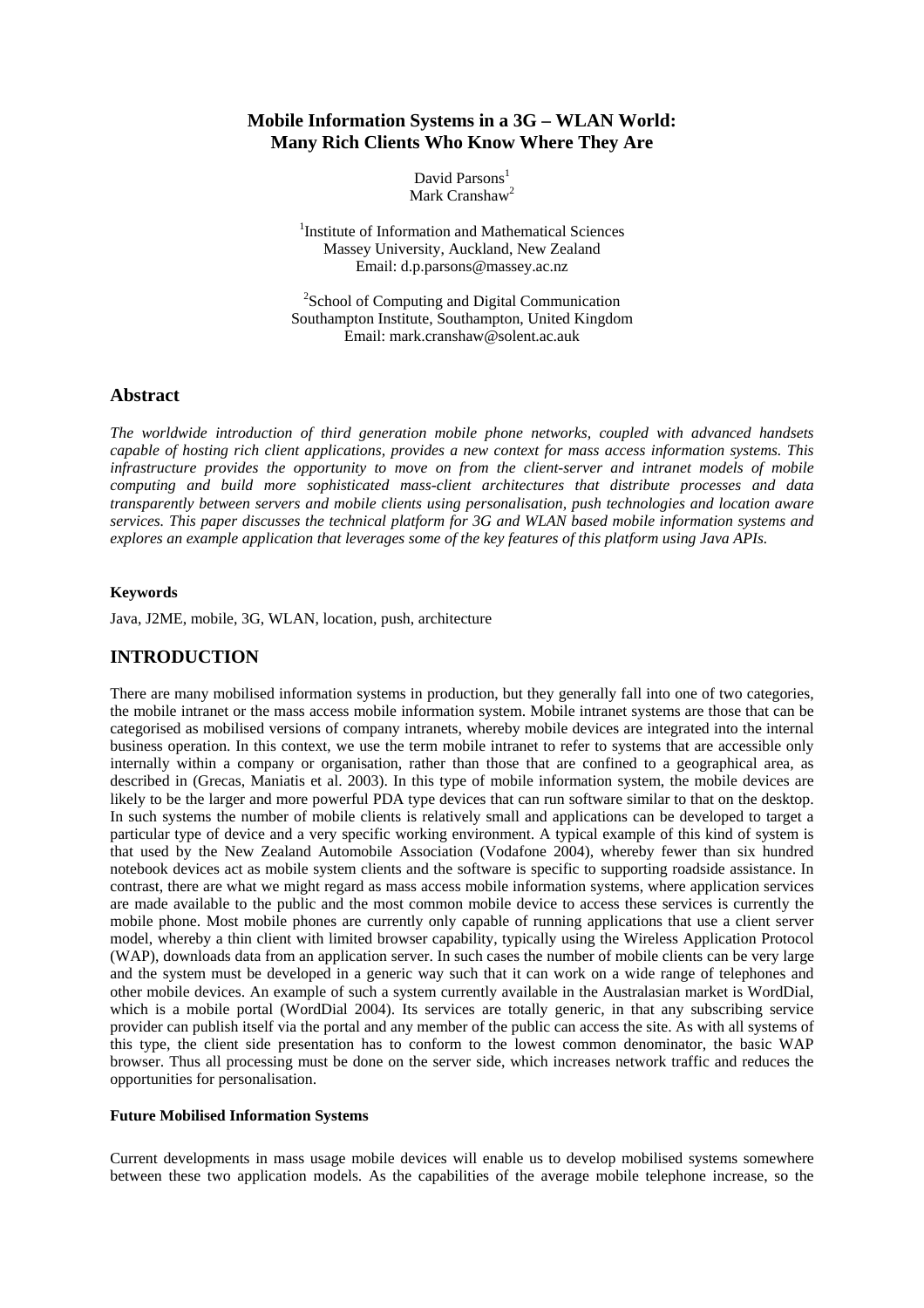opportunities for building rich-client mass information systems will become greater. In a world where the client is not limited to WAP but can run applications using technologies such as Microsoft's .NET compact framework, or Java 2 Micro Edition, we can be more ambitious in the way that we build such systems. This world is rapidly arriving in the shape of 3G mobile phone networks, Wireless LANs and the more sophisticated handsets that use them. What, then, might potential future mass client information systems provide? There are a number of key themes, which together open up a number of possible application scenarios. The most obvious one is probably the ability to build rich interfaces that give a much better HCI experience than simple browsers can provide. However, perhaps the most powerful feature will be the ability to develop data centric applications that take advantage of the greater data storage and processing capabilities of mobile devices. Kobylarz (2004) describes *compound wireless services*, based on combinations of smaller component services that may be partially or fully implemented on a mobile device. Such services are device centric, utilising local application and data stores as well as wireless resources. Many mobilised systems will include an element of long lived publications (Burcea & Jacobsen, 2003) where data pushed from the server needs to be made locally available in a persistent store. The more data that can be stored locally, the less affected systems will be by weak connectivity and average data access time and data transfer requirements will be much less than in a thin client model. Location awareness is also a very important feature, enabling targeted services and content delivery filtered by location within a very small target area. Good examples of current location based services are those in the field of telematics for travel and transport, where the device size and cost of previous generation technology has been less of a barrier to adoption. Technology that allows vehicles to be tracked to enable dynamic map reading or tracking the progress of buses or other commercial vehicles is becoming commonplace, for example the Helsinki public transport system (Langstron 1998; Anon 2000). As the necessary equipment becomes smaller and cheaper, pervasive location-aware technology is going to enable all kinds of new applications on mobile phones and other mobile devices.

Features such as rich interfaces, mobile data and location based services can be part of a general approach to personalisation, whereby preferred data and services are filtered both on the server and client side to ensure that the information presented to the user is the most relevant and timely that can be found. (Chorafas 2001) states that personalisation of services is essential if the user is to commit to using mobilised systems. In fact a whole range of personalised M-commerce opportunities are possible, including wireless payment systems and meta malls (Gomes 2003). We are rapidly moving towards a world where enterprise information systems will by default include an element of mobility, using a range of technology including WLAN (wireless LAN) networks, Bluetooth and 3G / 4G mobile telephone networks. With the growing support infrastructure developing all the time, the potential applications for mobile information systems will be huge.

## **MOBILE PLATFORM GENERATIONS**

What, then are the key features of the third generation (3G) mobile platform, in what ways does it offer more to mobile information systems than the second generation (2G) and how will it enable the types of rich client mass information system that we envisage? In essence, what we are seeing is a new wireless technology infrastructure that changes many of our preconceptions about the way that we use the telephone. Not least, this is because the devices themselves have seen a continuous increase in power and flexibility. This is not just due to Moore's Law (Moore 1965) and the resulting miniaturizing of processors but also to advances in a number of related technologies. The number of components on a chip may have changed out of all recognition since 1965, but so too have available random access memory and addressing, data storage technology, mobile communications infrastructure, battery technology and display technology. Together, all of these technological advances have converged to give us devices capable of mobile computing. The specification of a typical 3G handset is likely to comprise 32-64Mb of total memory and a processor running at about 400-500 MHz. Although memory is differently configured to larger computer systems, and batteries impose limitations on processors, it is not unreasonable to assert that such a telephone is already similar in power to a 1970s minicomputer or a mid 1980s PC. With such computing power available, there is clearly the potential to build client side applications that are much more sophisticated than simple WAP browsers.

#### **Technological developments from second to fourth generation**

 $\overline{a}$ 

Previous generations of mobile technology have simply enabled us to make standard telephone calls with a wireless device. However, the shift from 2G to 3G enables us to move far beyond devices that are mobile telephones to much more sophisticated mobile computing devices. Table 1 compares 2G and 3G characteristics, showing the key differences between the two platforms<sup>∗</sup>

<sup>∗</sup> It should be noted that the so-called 2.5G systems fall somewhere between these two specifications.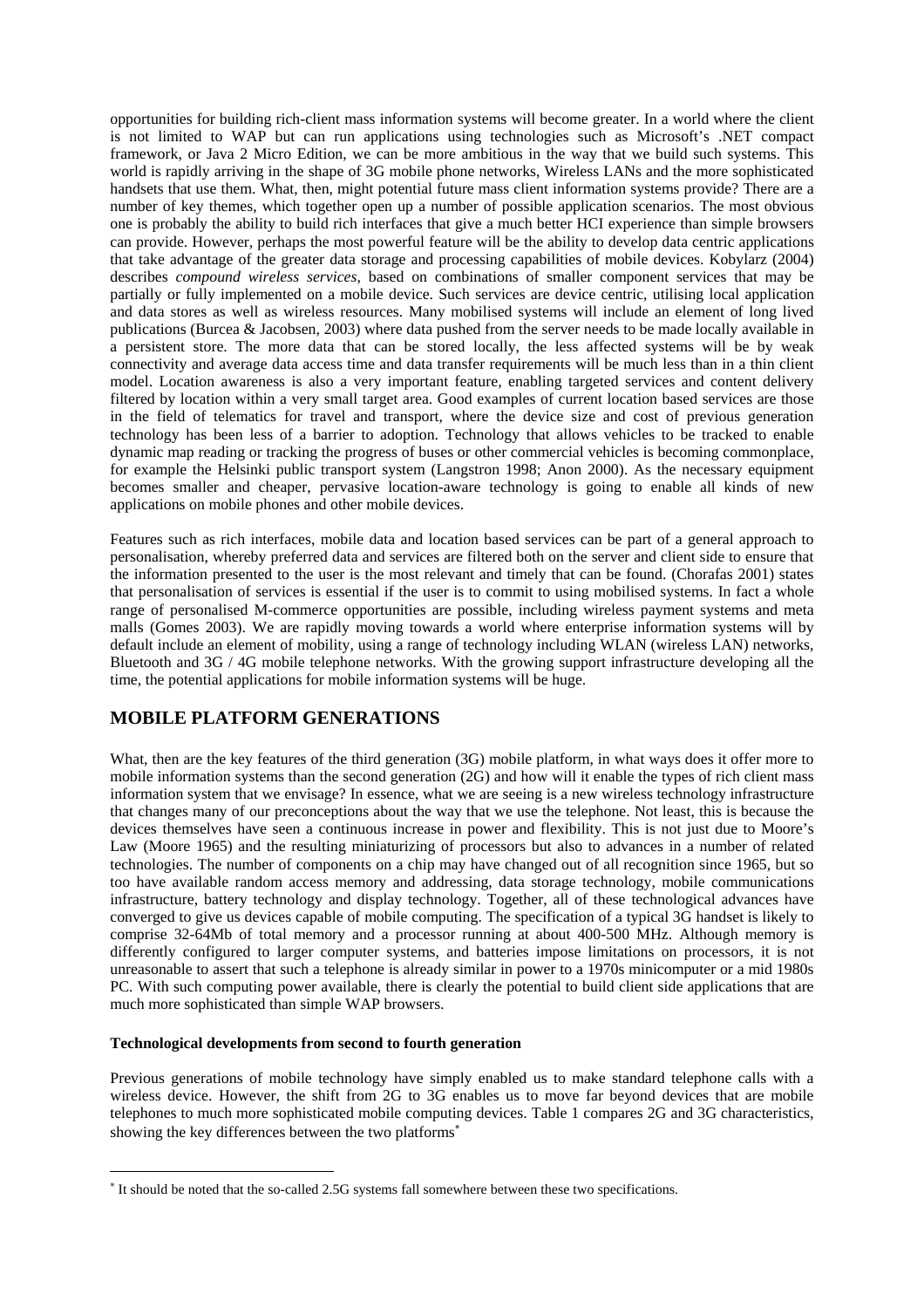|                     | 2G                             | <b>3G</b>                                       |
|---------------------|--------------------------------|-------------------------------------------------|
| <b>Transmission</b> | Airwayes                       | Packets                                         |
| <b>Bandwidth</b>    | 30-200KHz                      | $15-20$ MHz                                     |
| <b>Speed</b>        | 9.6 Kilobits per second (Kbps) | Up to 2 Megabits per second (at least 144 Kbps) |
| Connectivity        | Dial up 'talk time'            | Always connected (mobile IP)                    |
| <b>Hardware</b>     | Telephone handset              | Mobile computing device                         |

Table 1: 2G versus 3G characteristics

The change from dial up talk time to mobile Internet Protocol with much greater bandwidth changes the whole landscape of mobile software development. As devices get smaller and more powerful, and the available bandwidth gets bigger, more interaction is possible in mobile systems. Video and sound streaming may become commonplace. Interactive applications might involve client-server communications, peer-to-peer or a combination of both. System features such as Over-The-Air (OTA) provisioning can allow application downloads, updates and data synchronization, while still enabling concurrent voice calls. Looking into the next ten years, we can expect continuing development of mobile systems into the fourth generation (4G). The definition of 4G is somewhat vague, but is essentially 3G technology taken to its logical conclusion, with all 'legacy' aspects of the system removed and all services on a 4G network being purely digital. For example, all voice calls over a 4G network could use the Voice over Internet Protocol (VoIP). The key benefit of 4G architecture will be further scalability, since 4G effectively provides the kind of data access that is expected of a WiFi (802.11 WLAN) network but across the range of a mobile phone network. Although opinions differ as to how soon 4G systems can be widely implemented, some operators are considering leapfrogging 3G altogether and moving towards 4G (Economist 2003). Some comparisons between 3G and 4G are summarised in table 2.

| 3G                                           | 4G                                           |
|----------------------------------------------|----------------------------------------------|
| Back compatible to 2G                        | Extend 3G capacity by one order of magnitude |
| Circuit and packet switched networks         | Entirely packet switched networks            |
| Combination of exiting and evolved equipment | All network elements are digital             |
| Data rate up to 2 Mbps                       | Data rate up to 100 Mbps                     |

Table 2: Comparison of 3G and 4G

## **Investment and return**

Perhaps the most overarching motivation driving the mobile software industry forward is the investment that has already been made in 3G by the major mobile service providers, and the return that must come from this if they are to survive in the long term. In the U.K. for example the cost per head of adult population of the 20 year 3G licenses bought by the five successful bidders was US\$734.61. In contrast, prices paid in Australasia seem relatively sober, with the six successful Australian bidders paying a total of \$23 per head of adult population for 15 year licenses. New Zealand had four successful bidders, paying US\$17 per head of adult population. The first of these, Telecom, is currently rolling out its 3G services based on Lucent's EV-DO (Evolution Data Optimised) technology (cellular-news 2004).

Investment has been high but financial returns have been slow to materialise. Mobile data rates for current 3G services have been disappointing with speeds between 144Kbps and 384Kbps, significantly less than required for the effective provision of video streaming and video-conferencing services. This situation is, however, changing as wideband code division multiple access (W-CDMA) networks are steadily introduced (3G PressReleases 2004). This will require the conversion of existing 2G infrastructures and thus add to financial pressures. However, it is the only means of delivering the bandwidth needed for 3G services such as videoconferencing that is available to the providers (Ohr 2003).

There remain other business drivers that have led a number of companies to anticipate that they may be able to generate sufficient revenue to cover their investment and generate a return. There are ever more potential customers connected to the wireless internet in global markets that go way beyond what was possible with fixed line only systems. Many developing countries are installing wireless networks where no traditional cabling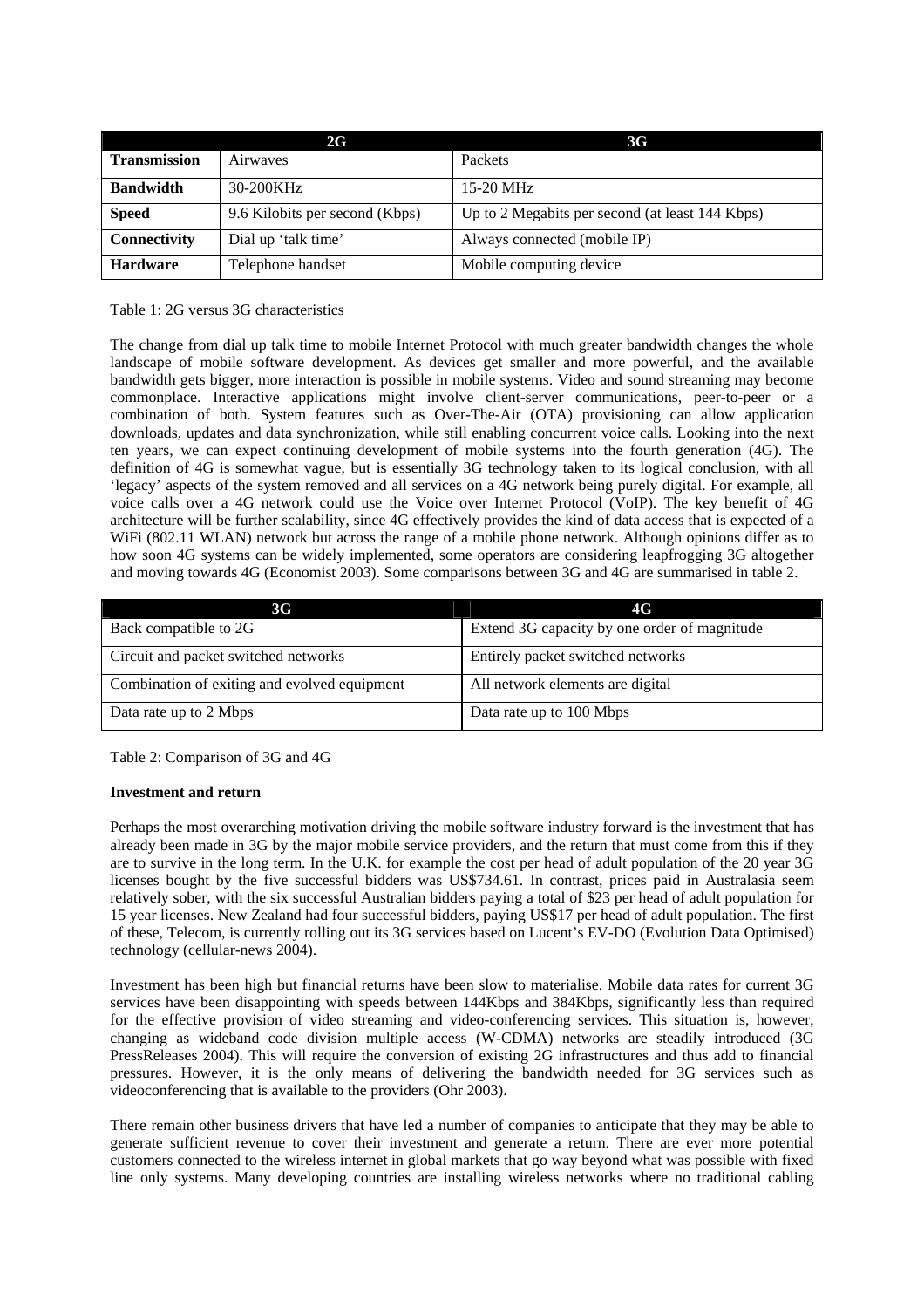existed before. (Shaw 2002) states that the global number of mobile subscribers overtook the number of fixed line subscribers in 2002. Of course this statistic needs to be taken in context, because many mobile subscribers are also fixed line subscribers. However, it is indicative of a longer trend that will see widespread adoption of mobile technology where no fixed lines have previously been available. For example, one forecast estimates that there will soon be 100 million mobile users in Africa, or three times the number of fixed-line subscribers, and 200 million by 2010 (Foley 2002). It is therefore clear that mobile service providers will have access to new markets where there will never be competition from a fixed line infrastructure. Applications running in this type of global environment can benefit from economies of scale. Corporate vertical market applications can be deployed across the world, and the 3G infrastructure can provide new seamless service concepts to markets previously untapped. However, none of this is of any value unless subscribers are prepared to pay for the applications that are available; content is the defining essential.

The path from 3G to 4G technologies is unlikely to prove to be as direct as the mobile phone companies might wish. WLAN networks already offer an infrastructural alternative to 3G services in metropolitan areas, with bandwidth to compare with wired broadband networks. Some analysts believe that as business data requirements will be centred in the big cities, WLAN technology poses a significant threat to the viability of 3G networks in the business data application field (Woolcock et al 2001). Although some question-marks exist over the business case for the proliferation of WLAN access points, a number of wireless service providers currently offer commercial WiFi connection. T-Systems recently announced an initiative to link together 10,000 locations for wireless computer access bringing together 120 existing services and offering connection to WLAN hotspots in coffee bars airport and hotels across the world (Reuters 2004). WLAN technology also threatens the phone companies domination of the voice call market by supporting telephone calls over the internet using voice over the internet protocol (VoIP). Such services are already available in the US (Blake 2004).

The response of the mobile phone companies has been to work for the co-existence of 3G and WiFi as complementary technologies. Seamless roaming between 3G and WiFi networks has been possible for some time (Martin-Leon 2002) and Nokia is already working on the development of hybrid GSM/GPRS/WiFi phones from which the user will be able to make VoIP calls through WiFi hotspots (Blake 2004).

## **MOBILE SOFTWARE DEVELOPMENT PLATFORMS**

For the developer planning to build applications on 3G telephones and other mobile devices, there are a number of available software platforms. Of course each type of device will expose its original equipment manufacturer (OEM) APIs which can be used for development, but since these are proprietary on different devices the same application may have to be recoded many times. In order to work at a higher level and develop cross platform software, it will usually be more effective to use either the .NET Compact Framework (for deployment on Windows Mobile for SmartPhone or Pocket PC Phone Edition operating systems) or the Java 2 Micro Edition (J2ME). .NET provides a rich set of tools and APIs, including the ASP.NET Mobile Controls for mobile web access. The Java offering is less integrated, comprising standard API specifications from the Java Community Process such as the Java Technology for the Wireless Industry specification (JCP 2003), with tool integration generally offered by third parties. However, the overall feature sets available for development from both the .NET and J2ME platforms are broadly similar.

#### **Mobile phone operating systems and handsets**

There are a multitude of 3G handsets available running a number of mobile phone operating systems, but we might usefully make a distinction between those phones that support Microsoft Windows and those that use other systems. In the Microsoft camp, manufacturers of Microsoft Smartphone handsets include Mitac, HTC and Samsung. It may be that some of the other major manufacturers will begin to support this operating system over time, but currently this is a relatively small set. In contrast, the Symbian operating system is supported by a much larger set of manufacturers, including Samsung, Nokia, Siemens, Motorola, Matsushita, Psion, Sony Ericsson, Fujitsu, Sendo and BenQ. There is also a move towards some dedicated Linux phones, such as the E28, Invair and Motorola phones. In addition, many other handsets are capable of running the Linux operating system. The strength of non-windows operating systems will no doubt influence the software development platform used by developers of mobile applications when choosing between Java or .NET, since the huge range of phones that run Symbian or Linux will support Java but only a few will be Smartphones that can host applications developed with the .NET compact framework. In this paper we focus on software development for Java phones, though much of the architectural discussion would apply to .NET development as much as Java.

## **JAVA PHONE APIs**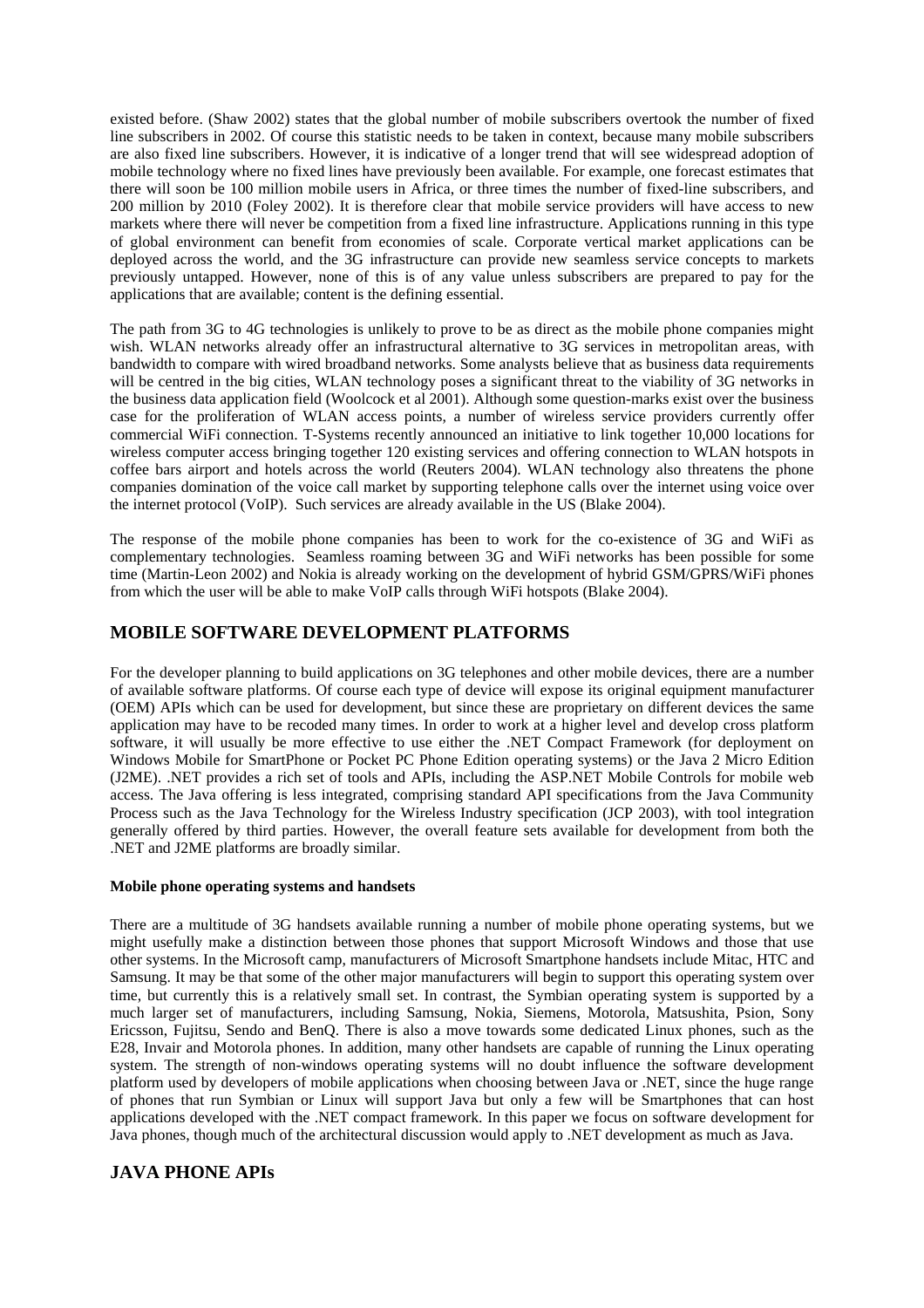Java phones use the APIs of the Java 2 Micro Edition (J2ME) platform, specifically Java Technology for the Wireless Industry (JTWI). JTWI is a standard API specification (from Java specification request number 185) that is the result of the Java Community Process (JCP) and is published on behalf of the Java community by Sun Microsystems. This specification provides a set of APIs for mobile phone application development, the most important of which is the Mobile Information Device Protocol (MIDP) version 2.0, one of two mandatory components. The other mandatory component is the Wireless Messaging API (WMA) version 1.1. In addition, there is a conditional (optional) component, the Mobile Media API (MMAPI) 1.1. Underlying these APIs is the minimum configuration specification, which is the Connected Limited Device Configuration (CLDC) version 1.0. Figure 1 shows the JTWI phone architecture, which comprises the various Java APIs running over a lower level platform of custom and native APIs. As well as the standard APIs of JTWI, mobile applications may also utilize other APIs for J2ME, including the standard specifications for web services, security and trust services, location, session initiated protocol, mobile 3D graphics and event tracking.



Figure 1: JTWI phone architecture

## **MIDP libraries**

A J2ME profile requires the support of a specific J2ME configuration, and is used to provide functionality targeted to a particular family of devices, vertical market or industry. The Mobile Information Device Profile (MIDP) is one of two profiles (the other being the Information Module Profile) that work on top of the CLDC. It provides for interactive applications with graphical interfaces, and is the standard Java profile for mobile telephone development under the JTWI specification.

The minimum specification MIDP interface is something of a bounded universe. The minimum requirement is simply for a monochrome display of 96 by 54 pixels and either a standard QWERTY keypad or a standard ITU-T (International Telecommunication Union standard) Keypad, comprising only the digits 0-9 (and their associated alphabetic characters), \* and #. This very limited input and output suggests that any successful software development for MIDP devices would need to provide value in features other than a rich interactive experience. Such value might come from areas such as push technology, location based services and data management.

## **Push technology**

Push technology means the ability to push information to a device without that information being specifically requested, enabling live, transparent updates to applications and data. A fairly basic example of this is already provided with WAP push technology. MIDP push enables us to send a message to a running application, trigger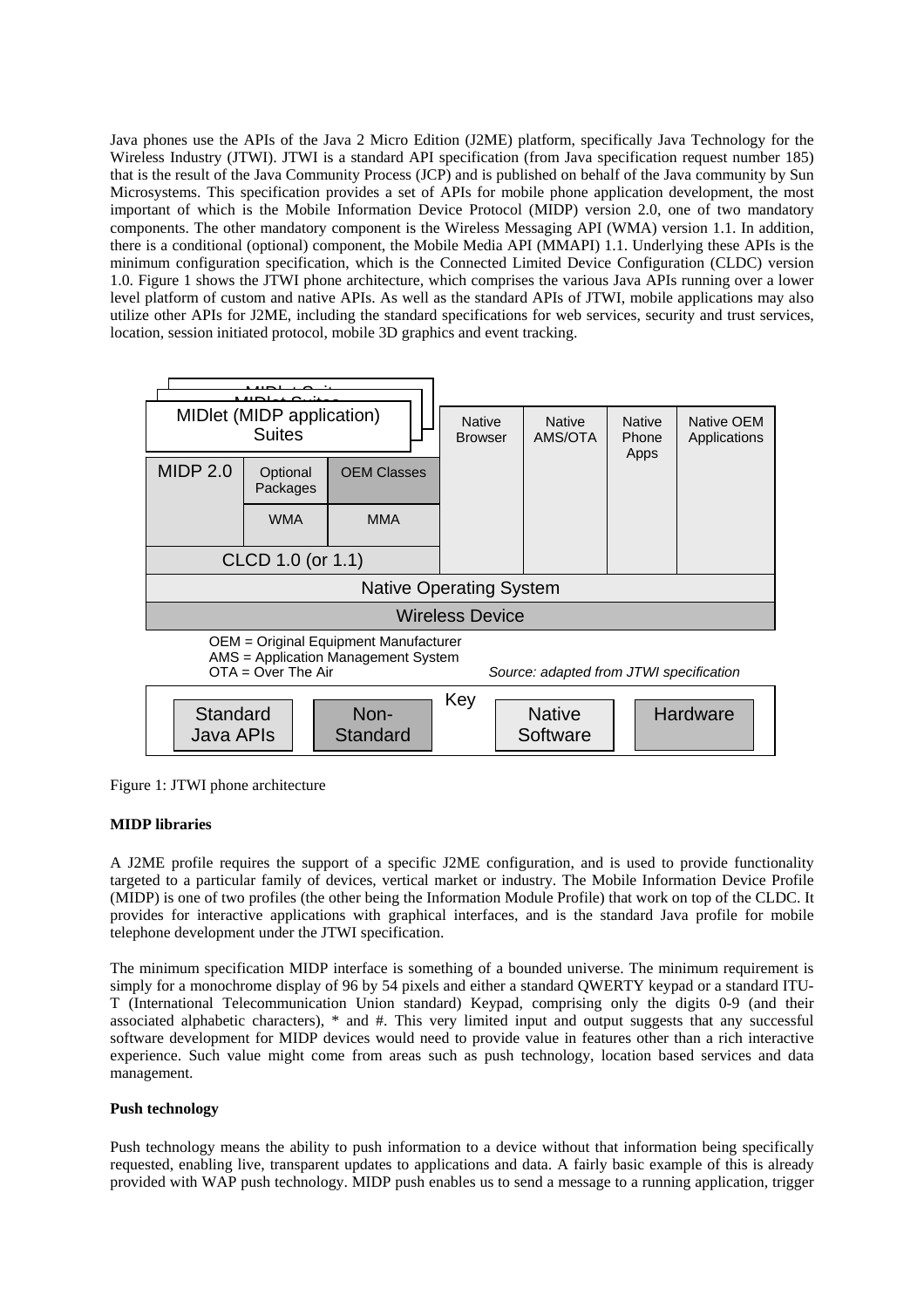an application update, provide user alerts, send data, notify listeners or start an application using the Application Management System (AMS). The original MIDP specification (version 1.0) only provided support for HTTP based connectivity, which is a client-server request-response mechanism. Using HTTP, it is not possible to push data since the initial message must always be a request to the server, i.e. it must be client initiated. To provide for a richer set of connectivity options, MIDP version 2.0 included support for push connections, which may be implemented using Transmission Control Protocol (TCP) sockets or User Datagram Protocol (UDP) datagrams. Such technologies allow servers to push data to clients, and also enable peer to peer two-way Java based communications. Due to some optional features of the specification, it is difficult to guarantee which particular connection types might be supported by a given mobile phone. An alternative way of supporting push is to use the Java Wireless Messaging API (WMA) component of JTWI, which includes a Short Message Service (SMS) and Cell Broadcast SMS (CBS) push option. Since SMS is now a standard feature of mobile phones, this type of connection is virtually guaranteed to be available on a 3G phone. The various architectural components are shown in Figure 2.



Figure 2: Components of a mobile application architecture

Regardless of the underlying communication mechanism being used, the MIDlet handles pushed connections using the push registry, comprising a simple API and two types of push events; inbound connections and timer alarms. Timer alarms enable an application to be started or updated on a timed basis. This does not require any external connection, so the source of the push event comes from the device itself. In contrast, inbound connections enable an application to be started or updated from an external source, which may be a peer (i.e. another mobile device) or a server side application. Since the wireless messaging API is also available as part of the Java 2 Standard Edition (J2SE), desktop or server based systems can be developed to provide the control framework for push-enabled application services.

## **The Java Location API**

Perhaps the most powerful feature of a mobile information system is the ability to discover the location of a mobile device. The Java Location API specification (Java Specification Request 179) is intended to provide a generic interface for position of mobile devices that will apply to most positioning methods, such as GPS and E-OTD (Haiges 2003). In order to remain generic, the core API does not include features that are specific to one technology only. However, there may be extensions for specific features. The location API is intended as an optional package that will work with various J2ME profiles. The minimum platform is assumed to be CLDC 1.1, which is currently beyond the minimum JTWI specification. Since the target platform is low memory devices, the recommend maximum footprint for implementations of the API is 20K of ROM and 2K of RAM.

Mobile positioning technology covers a range of implementations, broadly sub-divisible into systems that use the network to position the device within it and those that use the features of the device itself. Network based options include approaches such as Cell Of Origin (COO), a very basic mechanism that simply identifies which cell a device is located in, and more complex approaches such as TDOA (Time Difference of Arrival) where the time difference between signals from the device to the network are measured. Device based features include the widely used Global Positioning System and Enhanced Observed Time Difference (EOTD). There are also hybrid systems such as assisted GPS (Haiges 2003)**.** 

Location objects in the Java API include not just the standard location information such as latitude, longitude and timestamp but also encompass attributes such as altitude, course and speed. With this kind of information, it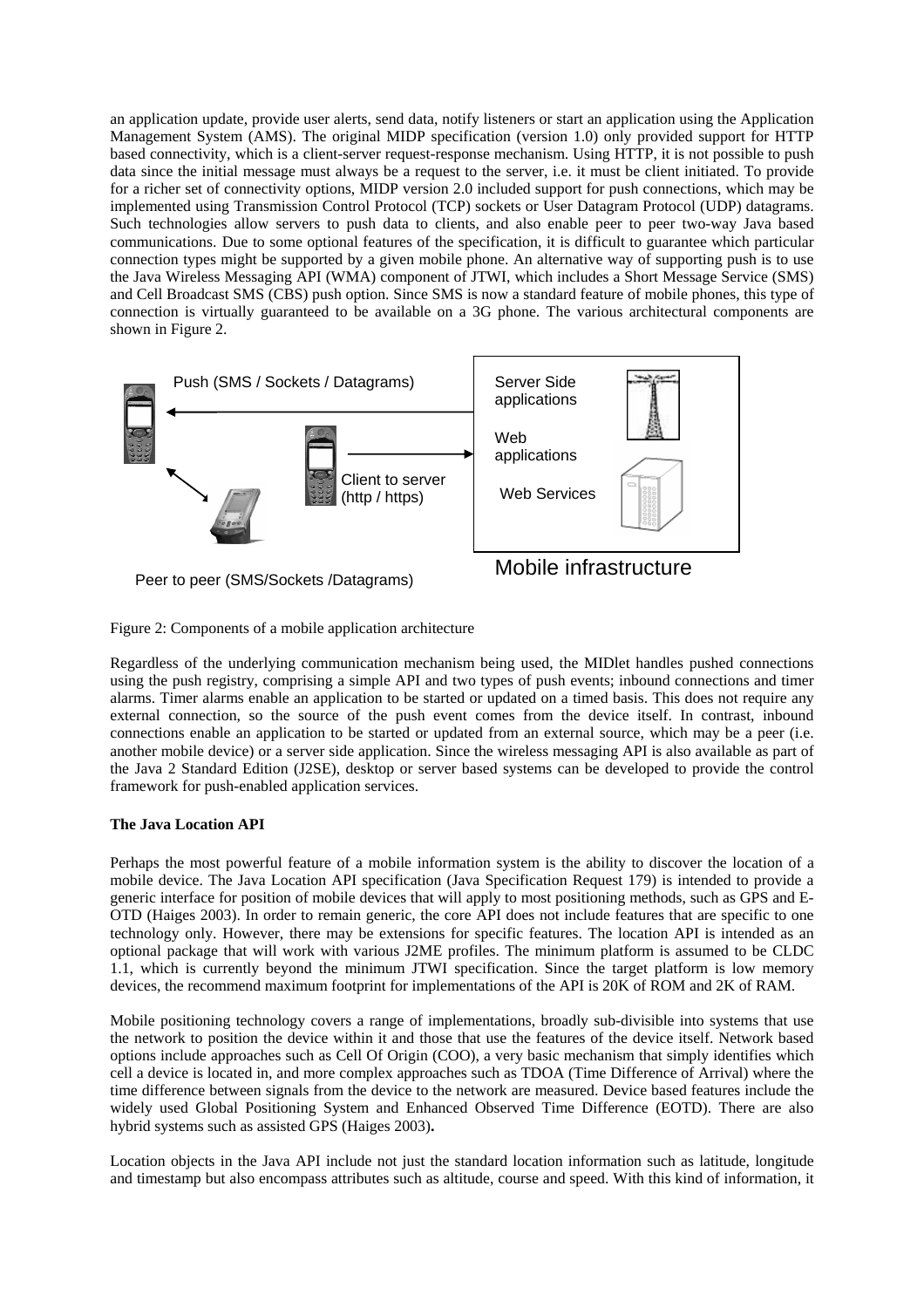is possible to model in three dimensions the relative positions of mobile devices, and calculate likely points of interaction (Ishbell 2003). Constantly updated central data can be used to track other mobile devices and historical location data can be stored in a database, making some prediction possible. The accuracy of the location data available will depend on its source, since it may be network based, or use GPS. Where a GPS facility is available, positioning can be accurate to between 10 and 30 metres. GPS provides a richer data set than can be gathered from the mobile telephone network, but a GPS receiver needs to get information from 4 of the 24 global satellites to fully determine its position and of course will not work indoors, so cannot always be relied upon. Therefore a combination of the two is likely to be used. Another optional J2ME package of the Connected Limited Device Configuration is the Bluetooth API, which analyses the discovery of local devices. This can also be used as part of a comprehensive location enabled system, providing that static Bluetooth terminals are integrated into the system. The location APIs, via the Landmark class, also support knowledge about addresses, including building, floor and room information. Applications can manipulate these landmarks in categories, and store them in a local persistent store (the LandmarkStore). A landmark can be any type of location such as a home, office, restaurant etc., enabling applications to target specific types of location based services. These services can be integrated within broader applications to support business processes such as identifying the nearest source of part supply for mobile technicians (Skoglund et al 2003.) One of the key drivers for systems to support location awareness is government legislation relating to emergency calls from mobile telephones. In the US, the federal Communications Commission (FCC) has introduced the Enhanced 911 (E911) laws, which require all mobile telephones to have location reporting facilities. The first phase of this process requires wireless carriers to be able to respond to requests by local Public Safety Answering Points (PSAP) for the telephone number of a wireless 911 caller and the location of the antenna that received the call. The second phase requires the carrier to provide far more precise location information, within 50 to 100 meters in most cases. The deployment of phase 2 should be completed by December 31, 2005. However, it should be noted that many carriers were unable to meet the original deadline for phase 1, in October 2001 (Ishbell 2003).

## **EXAMPLE APPLICATION TEST ENVIRONMENT**

In order to develop and test mobile Java applications that combine features such as push technology and location awareness, an environment has been developed that works alongside the Sun J2ME Wireless Toolkit. The Sun toolkit provides support for the MIDP APIs, including push technology, but does not provide any support for working with the Java Location APIs. Whilst there are some location simulators freely available, such as the Sony Ericsson simulator, none of these currently support the standard Java APIs. Therefore an orthogonal Java module has been developed that provides mobile device simulation data that is exposed through an implementation of the location APIs. Data is fed into the simulator via a GUI that enables a virtual mobile device to be guided through a map of the upper campus at Massey University's Albany campus (Figure 3).



Figure 3: The Location API GUI

The virtual device is initially located at the centre of the quadrangle, at location 36 43 57 south, 174 42 04 east. In order to provide appropriate simulation data, 16 key points were mapped across the campus using a Global Positioning System (GPS) device. Our location experiments are based on knowledge of which building a mobile device is inside, or closest to. The connection between the running Wireless Toolkit and the Location API simulator is via Remote Method Invocation (RMI), with an implementation of the LocationProvider from the Java Location APIs acting as the remote client.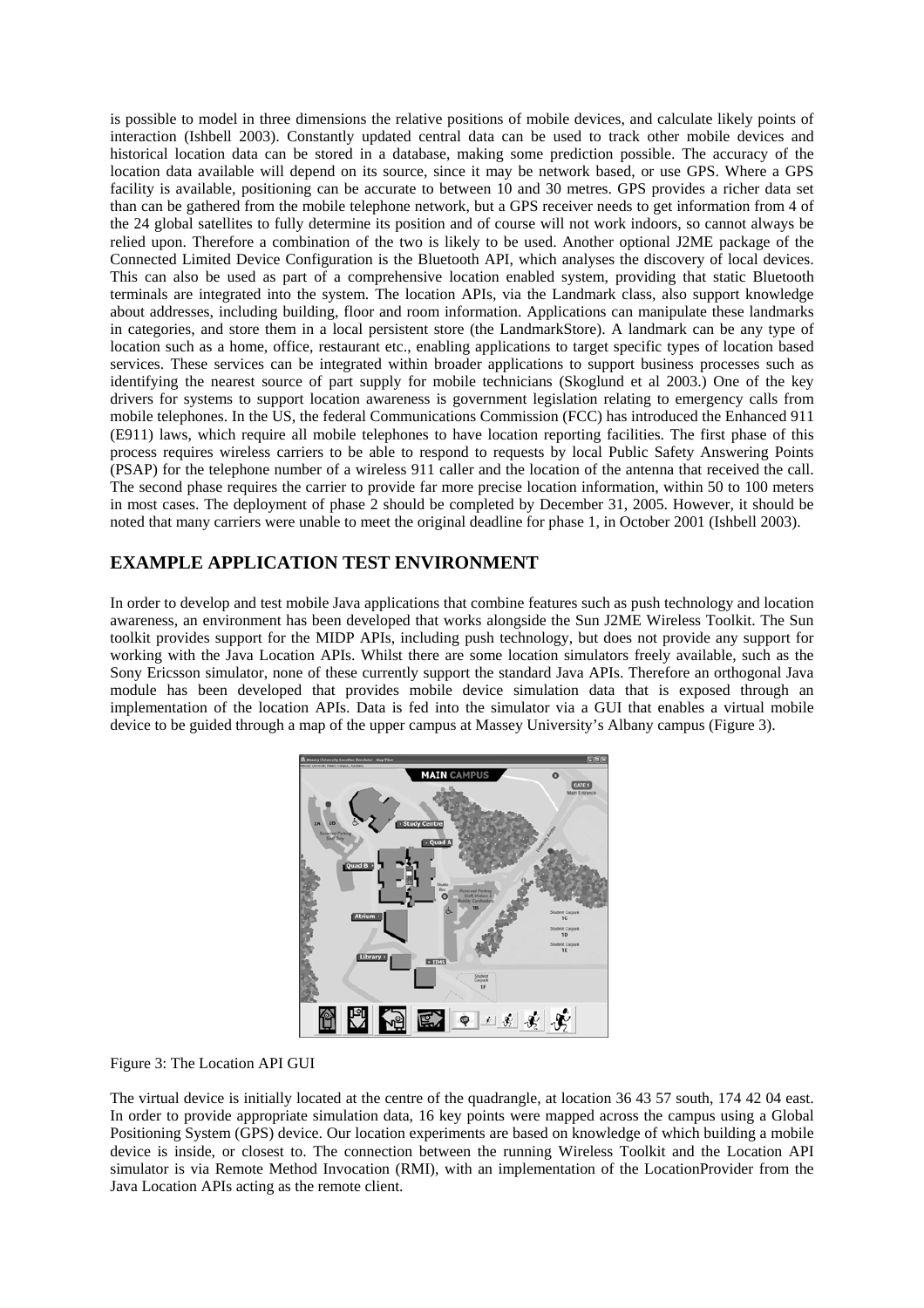The Mobile Student application has been developed to demonstrate some key features of a mobile application that uses persistent data, push technology and location awareness. An example drawn from this system is shown here to demonstrate a mobile database of course timetable information: the days, times, and rooms of the lectures and labs and who is presenting them. Since this is the kind of information that can be subject to change, for example if a lecturer is unavailable or there are rooming problems, it is useful to enable dynamic updates to this data. The mobile persistent store maintains student-specific timetable data using the MIDP Record Management System (RMS). This enables the timetable to be accessed even when the device is disconnected. However, this data is not stored only on the mobile device but also on a central server, where the master timetable can be updated. To ensure data synchronization with all mobile devices, the push registry is used to update local data using a publish-subscribe type mechanism. This is implemented using a combination of CBS and HTTP connections. When there is a central change to the timetable, a cell broadcast message is sent to the push registry connections of all the registered mobile devices. On receiving this message, an agent on the mobile device filters the notification and, if the changes are relevant, triggers an HTTP download of the new data from a web server. This is transparent to the user of the mobile device, apart from some notification alerts. There is no requirement for the user to specifically check for updates to the timetable since these are all handled from the server side. The push sequence is shown in Figure 4.



Figure 4: The push sequence

A screen dump (from the Sun J2ME Wireless Toolkit) showing the system in action appears in Figure 5. Note that the timetable information for the lecturer and room of Thursday morning's lecture is being updated dynamically by a server-initiated push message, followed by a download. The user sees the required alerts, informing them of the change to the data and asking for acceptance of network charges, but the actual data transfer is automatic if the airtime use is accepted.





The course timetable feature previously described does not require location awareness. However there are a number of scenarios where it would be useful to push data to the mobile client that was relevant to the current location. One such example might be to inform a passing user of new books arrived in the library. The MIDlet can be provided with location specific data by implementing the ProximityListener interface (from the Java Location APIs), and is then informed by the implementation of the LocationProvider (also from the Java Location APIs) when the device is in range of the library, once it has registered itself as a ProximityListener. This range, which is the radius around a single set of coordinates, is defined in metres by the application when the ProximityListener is registered. The same MIDlet can register itself as a ProximityListener for multiple locations, so that, for example it might register itself to listen for the six main building locations on campus.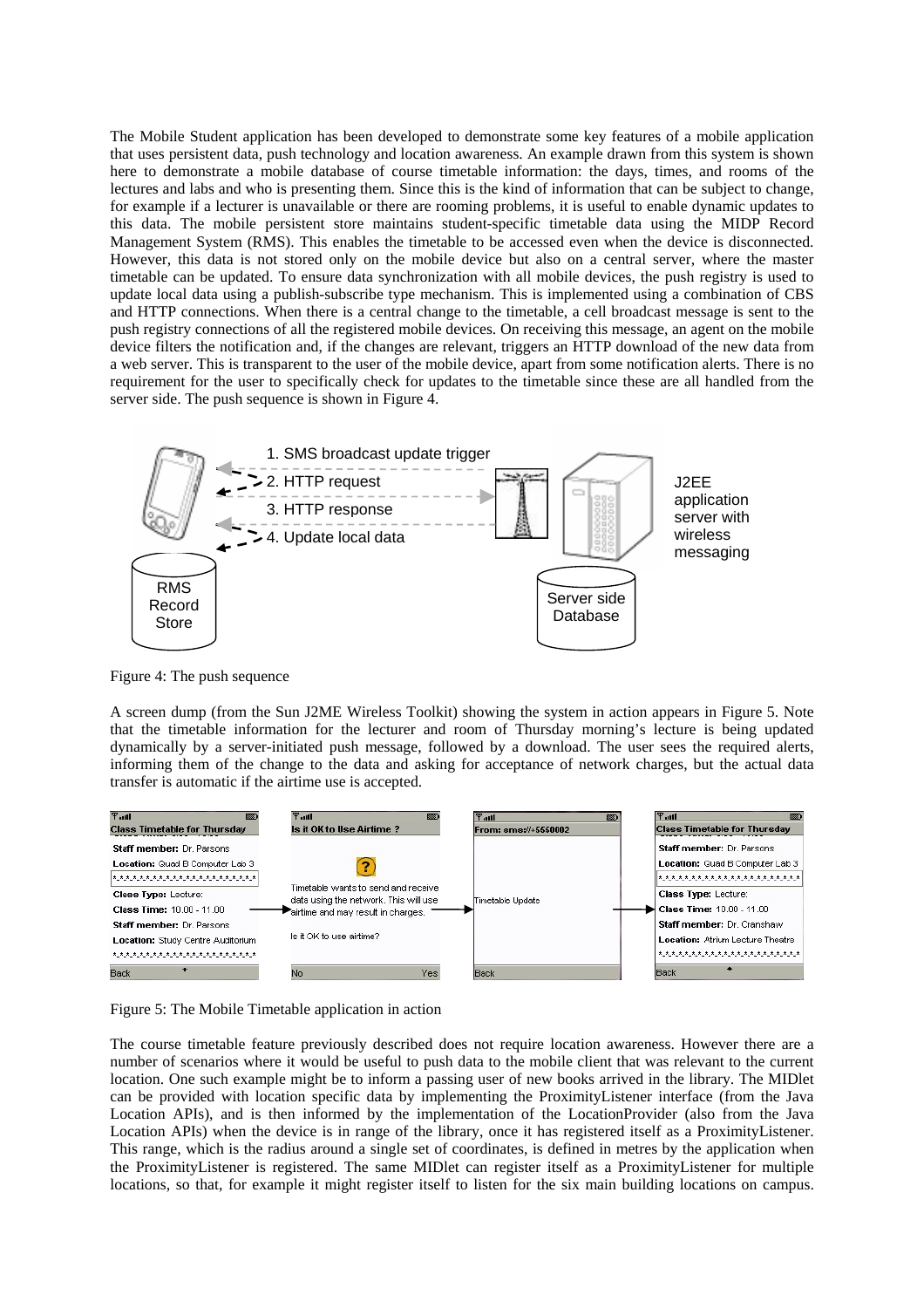When a proximity event is triggered, the MIDlet is provided with the appropriate Coordinates and Location objects, from which it can invoke the appropriate response. In the case of proximity to the library, it can make an HTTP request to the new books listing service. Alternatively, if the location was one of the buildings housing computer labs, the system might download information about the currently available lab machines.

#### **Questions and futures**

There are a number of questions about mobile software architectures that are raised by the Mobile Student application. Perhaps the most important one that we need to address is the location of data in a system. Where will we store the data in a distributed system that consists of many nodes of very different scales? How much data should be stored or replicated locally on a mobile device, and how much should reside only on the server? What are the best mechanisms for maintaining replicated data on mostly-connected devices, and how do we ensure both high availability of data and data integrity? If we integrate multiple nodes into a distributed, data centric application, we will have to handle many different types of message. How big, then, is a message to be? Should it contain data, or should it merely act as a trigger for data to be downloaded in a more traditional client server architecture? If we have a number of choices for the types of connection that we may use (HTTP, HTTPS, sockets, datagrams, SMS, CBS), which combination of connections would suit a given application? These are the kinds of questions that we will have to address in some detail if we are to build mobile applications that are both robust and performant. Considerable research has been undertaken in recent years into many of these questions, but generally in the context of proprietary systems. Now that the technology is in place within mass access mobile devices to support standard, interoperable frameworks, it would be useful to mine this previous research for the most effective architectural and design patterns and apply them to commercial systems.

Looking ahead, it is clear that building useful applications is crucial to the success of 3G. For such applications to be successful, usability through the transparent integration of servers and mobile devices is essential. To provide applications that are feature rich and usable within the confines of the current hardware, operating systems and APIs, the required architectures will be complex. It is unlikely that there will be one standard pattern for mobilized applications. Rather, each system will need a customised architecture that is based on the scale, operating context and non-functional requirements of its business context. Choosing the correct architecture for a given system and providing a successful feature set will mean a major challenge for developers, but one that could bring major rewards in bringing new mobile information systems to a fast growing market. One helpful contribution of the research community would be to identify the key patterns in the literature and test their applicability to the particular systems and platforms now available for mass access information systems.

## **REFERENCES**

- 3G PressReleases (2004) Advances in 3G Services Demonstrated, URL:http://www.3g.co.uk/PR/June2004/7895.htm, Accessed 7th July 2004.
- Anon (2000) Finnish National Architecture for Transport Telematics complete, *ITE Journal Institute of Transportation Engineers* 70, 4.
- AskOxford (2004) Email SMS and Online Chat, URL:http://www.askoxford.com/betterwriting/emoticons/?view=uk, Accessed 14 July 2004.
- Blake (2004) VoIP mobile phone service rings in. *AustralianIT News,* July 6 2004, URL: http://australianit.news.com.au/articles/0,7204,10028142%5E15841%5E%5Enbv%5E,00.html, Accessed 15 July 2004
- Burcea, I. and Jacobsen, H. (2003) L-ToPSS Push-Oriented Location-Based Services, *Technologies for Eservices*, Lecture Notes in Computer Science, 2819, 131-142.
- cellular-news (2004) New Zealand getting 3G this year, *cellular-news*, URL:http://www.cellularnews.com/3G/new\_zealand.shtml, Accessed 14 July 2004.
- Chorafas, D. (2001) *Enterprise Architecture For New Generation Information Systems*, Boca Raton, FL, St. Lucie Press.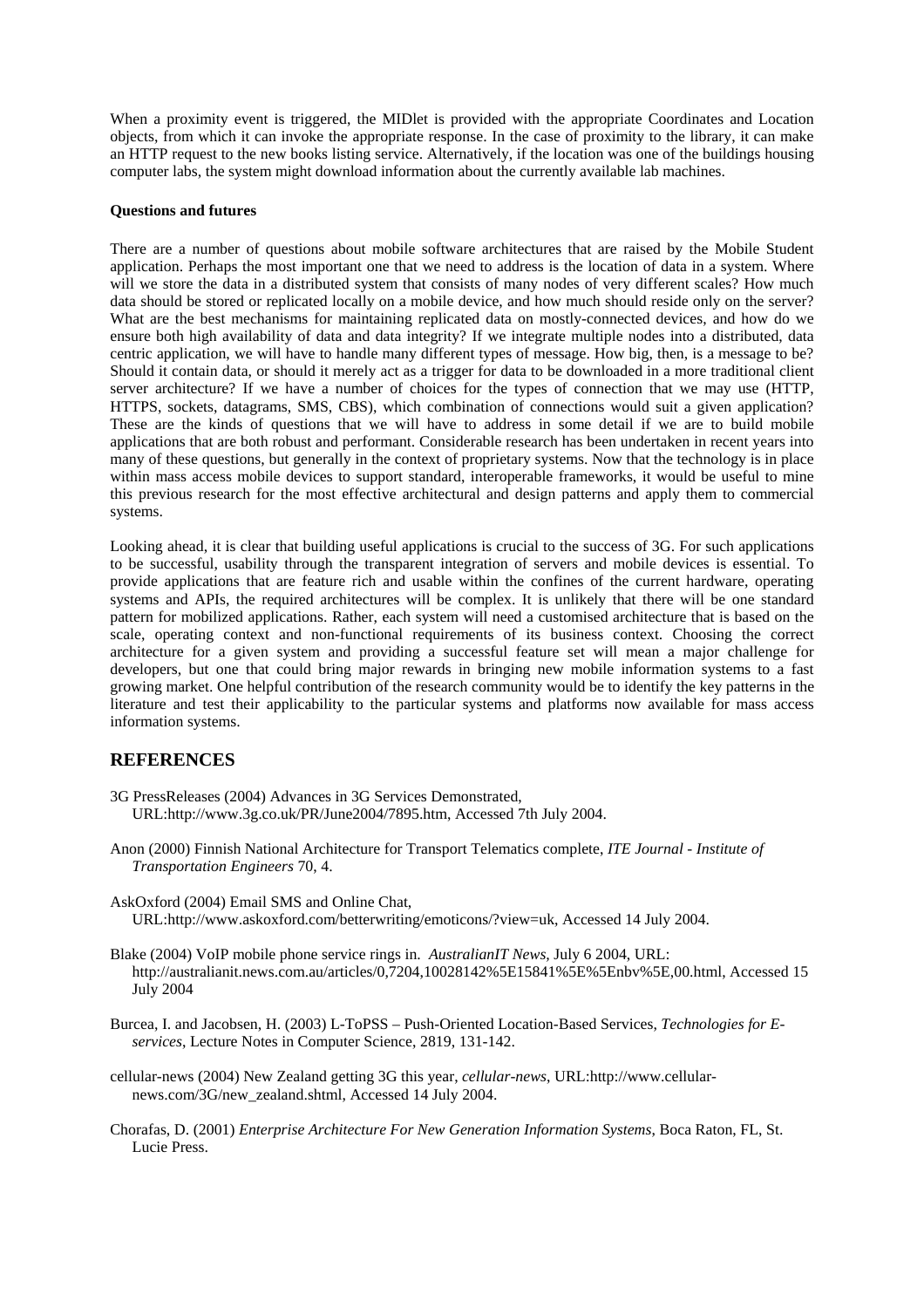- Economist (2003) Move over 3G: here comes 4G, *The Economist*, San Francisco, URL:http://www.economist.com/business/displayStory.cfm?story\_id=1816742, Accessed 14 July 2004.
- Foley, K. (2002). Africa goes mobile, *NUA Internet Surveys*, URL http://www.nua.ie/surveys/analysis/weekly\_editorial/archives/issue1no216.html, Accessed 14 July 2004.
- Gomes, P. (2003) WYSINWYG What You See is Not What You Get, *Receiver*, 8, URL http://www.receiver.vodafone.com/archive/index.html, Accessed 14 July 2004.
- Grecas, C., S. Maniatis, et al. (2003) GIP: An Infrastructure for Mobile Intranets Deployment, *Wireless Networks* 9, 321-330.
- Haiges, S. (2003) The location API: simplify access to mobile positioning methods, *Java Developer's Journal*, 8, 10, 52-5.
- Ishbell, S. (2003) Targeting GPS-Integrating J2ME, GPS, and the Wireless Web, *Java Developers Journal*, 7, 3.
- JCP (2003) JSR-000185 Java Technology for the Wireless Industry 1.0 (Final Release), URL http://jcp.org/aboutJava/communityprocess/final/jsr185/index.html, Accessed 14 July 2004.

Kobylarz, T. (2004) Beyond 3G: Compound Wireless Services, *IEEE Computer*, 37, 9, 23-8.

- Langstrom, L. (1998) Public Transport Telematics System Configuration in the City of Helsinki, City of Helsinki Traffic Planning Division, URL:http://www.hel.fi/ksv/entire/repDetSystem.htm, Accessed 14 July 2004.
- Martin-Leon, S. (2002) *Leveraging Mobile High-Speed Data Access: Seamless Roaming between WiFi and 3G Networks,* Lucent Technologies White Paper

Moore, G. (1965) Cramming more components onto integrated circuits, *Electronics*, 38, 8.

- Ohr (2003) 3G rollout plagued by uncertainty URL:http://www.commsdesign.com/showArticle.jhtml?articleID=16500565, Acessed 7 July 2004
- Reuters (2004) T-Systems aims to make WiFi as easy as a phone call. July 2004. URL:http://www.reuters.com/newsArticle.jhtml?type=topNews&storyID=5595914, Accessed 6 July 2004
- Shaw, R. (2003) Mobile Overtakes Fixed: What Happens Next? URL:http://www.itu.int/osg/spu/presentations/2003/prague-presentation-mobile-overtakes-fixed.pdf, Accessed 14 July 2004.
- Skoglund, E., Hartlen, B., Erickson M. and McIntyre, A. (2003) Practical Integration of Java-Oriented Technologies and 2.5/3G Platforms, *Java Developers Journal*, 8, 8.
- Vodafone (2004) Featured Case Study: NZAA. MobiliseYour Business, URL:http://www.vodafone.co.nz/business/10.6\_mobilise\_cs\_nzaa.pdf, accessed 14 July 2004.
- Woolcock, K. Murphy, S. Wyatt, P. Tyndall, M (2001) *The barbarians at the gate- Wireless LAN storms 3G citadel,* Nomura Equity Research, March 2001
- WordDial (2004) Your Short Cut To More On The Mobile Web, URL:http://www.worddial.com/, accessed 14 July 2004.

## **COPYRIGHT**

David Parsons and Mark Cranshaw ©2004. The authors assign to ACIS and educational and non-profit institutions a non-exclusive licence to use this document for personal use and in courses of instruction provided that the article is used in full and this copyright statement is reproduced. The authors also grant a non-exclusive licence to ACIS to publish this document in full in the Conference Papers and Proceedings. Those documents